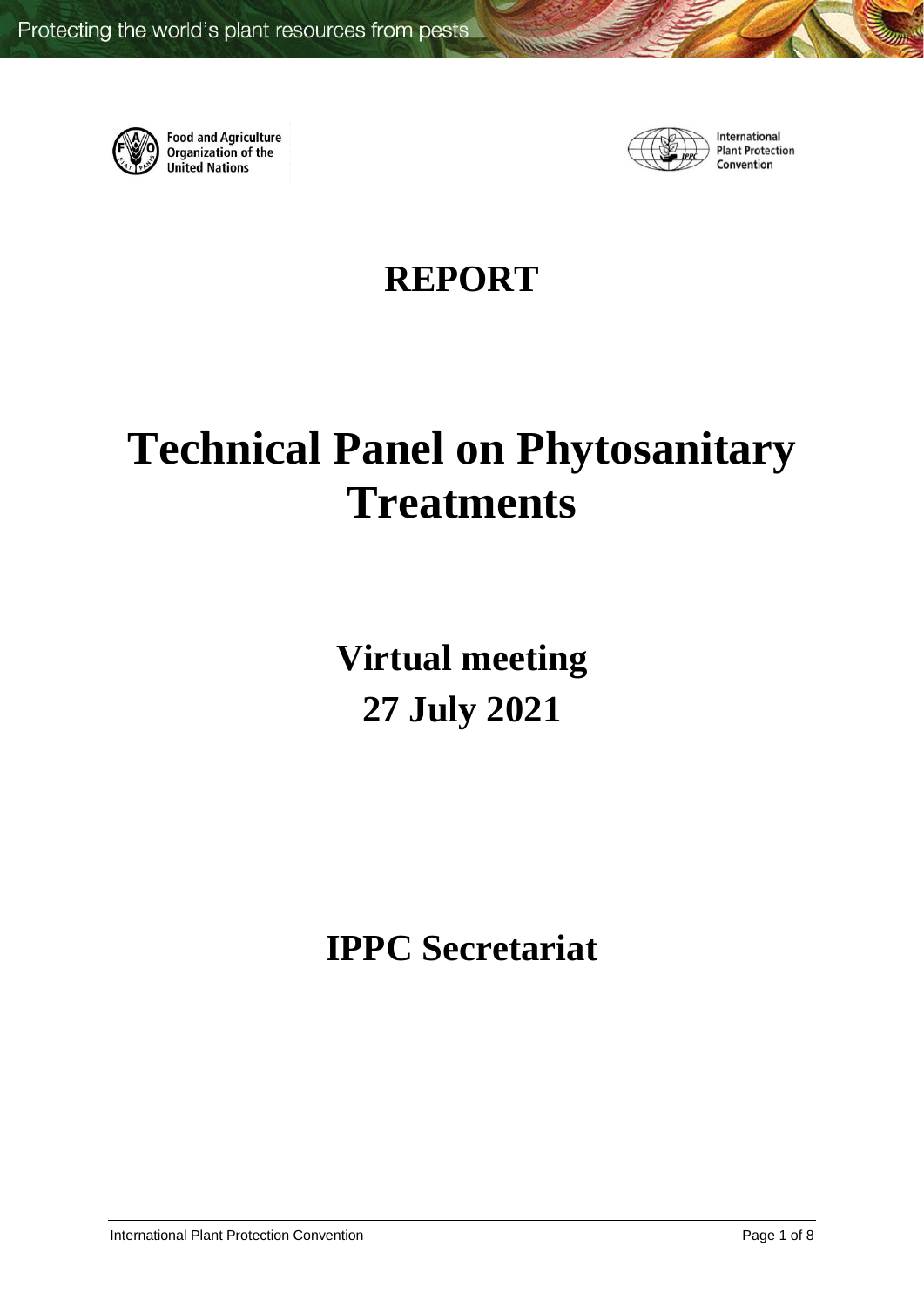FAO. 2021. *Report of the December Virtual Meeting of the Technical panel on Phytosanitary Treatments, 27 July 2021.* Published by FAO on behalf of the Secretariat of the International Plant Protection Convention (IPPC). 8 pages. Licence: CC BY-NC-SA 3.0 IGO.

The designations employed and the presentation of material in this information product do not imply the expression of any opinion whatsoever on the part of the Food and Agriculture Organization of the United Nations (FAO) concerning the legal or development status of any country, territory, city or area or of its authorities, or concerning the delimitation of its frontiers or boundaries. The mention of specific companies or products of manufacturers, whether or not these have been patented, does not imply that these have been endorsed or recommended by FAO in preference to others of a similar nature that are not mentioned. The views expressed in this information product are those of the author(s) and do not necessarily reflect the views or policies of FAO.



Some rights reserved. This work is made available under the Creative Commons Attribution-NonCommercial-ShareAlike 3.0 IGO licence (CC BY-NC-SA 3.0 IGO[; https://creativecommons.org/licenses/by-nc-sa/3.0/igo/legalcode\)](https://creativecommons.org/licenses/by-nc-sa/3.0/igo/legalcode).

Under the terms of this licence, this work may be copied, redistributed and adapted for non-commercial purposes, provided that the work is appropriately cited. In any use of this work, there should be no suggestion that FAO endorses any specific organization, products or services. The use of the FAO logo is not permitted. If the work is adapted, then it must be licensed under the same or equivalent Creative Commons licence. If a translation of this work is created, it must include the following disclaimer along with the required citation: "This translation was not created by the Food and Agriculture Organization of the United Nations (FAO). FAO is not responsible for the content or accuracy of this translation. The original English edition shall be the authoritative edition." Disputes arising under the licence that cannot be settled amicably will be resolved by mediation and arbitration as described in Article 8 of the licence except as otherwise provided herein. The applicable mediation rules will be the mediation rules of the World Intellectual Property Organizatio[n http://www.wipo.int/amc/en/mediation/rules](http://www.wipo.int/amc/en/mediation/rules) and any arbitration will be conducted in accordance with the Arbitration Rules of the United Nations Commission on International Trade Law (UNCITRAL).

**Third-party materials.** Users wishing to reuse material from this work that is attributed to a third party, such as tables, figures or images, are responsible for determining whether permission is needed for that reuse and for obtaining permission from the copyright holder. The risk of claims resulting from infringement of any third-party-owned component in the work rests solely with the user.

Sales, rights and licensing. FAO information products are available on the FAO website [\(www.fao.org/publications\)](http://www.fao.org/publications) and can be purchased through [publications-sales@fao.org.](mailto:publications-sales@fao.org) Requests for commercial use should be submitted via: [www.fao.org/contact](http://www.fao.org/contact-us/licence-request)[us/licence-request.](http://www.fao.org/contact-us/licence-request) Queries regarding rights and licensing should be submitted to: [copyright@fao.org.](mailto:copyright@fao.org)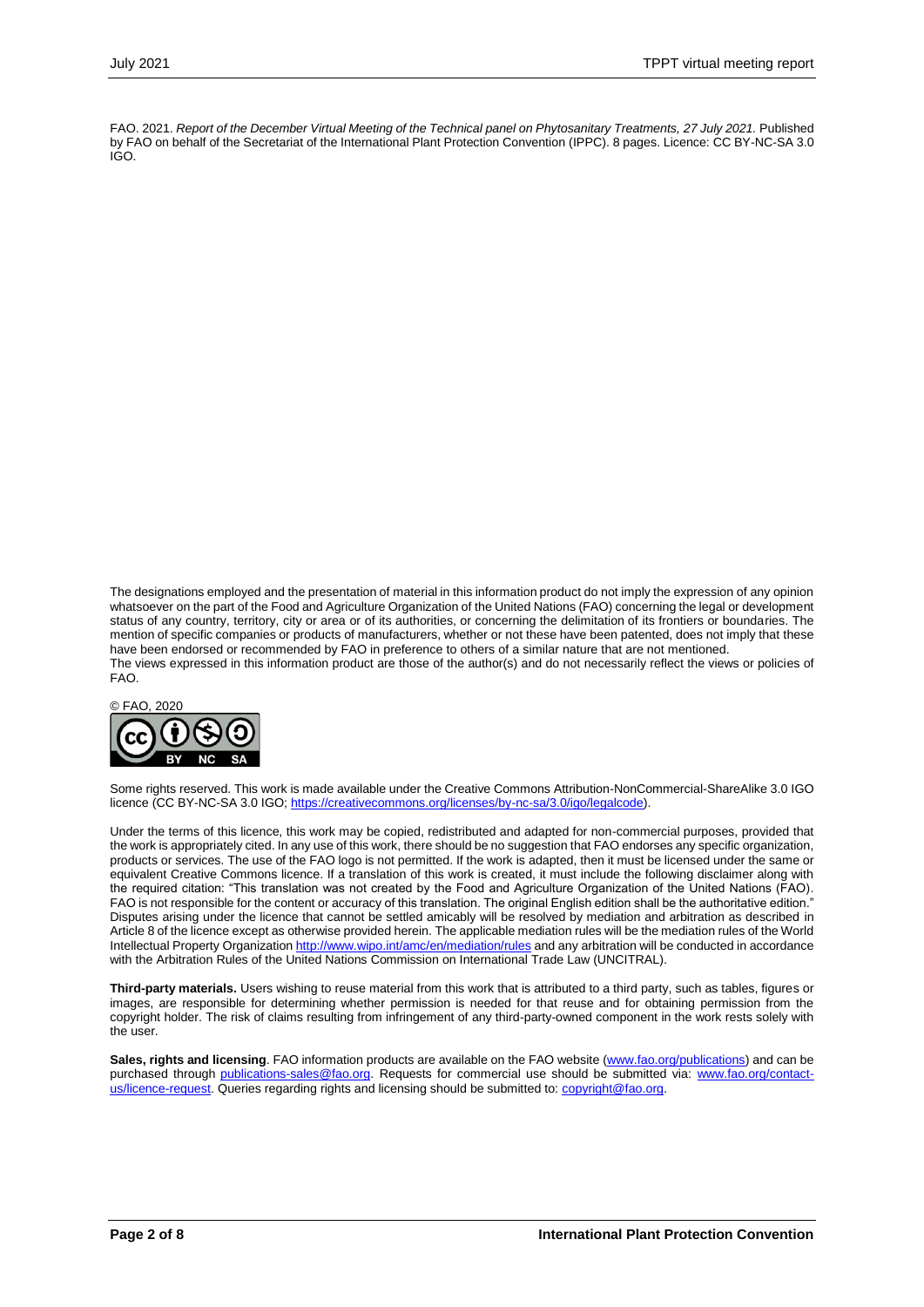## **CONTENTS**

| 1. |                                                                                                                                                                           |
|----|---------------------------------------------------------------------------------------------------------------------------------------------------------------------------|
|    | 1.1.                                                                                                                                                                      |
|    | 1.2.                                                                                                                                                                      |
| 2. |                                                                                                                                                                           |
|    | 2.1 Sulfuryl fluoride fumigation treatment for Chlorophorus annularis on bamboo articles                                                                                  |
|    | 2.2 Irradiation treatment for all stages of the family Pseudococcidae (generic) (2017-012) 5                                                                              |
|    |                                                                                                                                                                           |
|    | 2.4 Generic irradiation treatment against insects, except Lepidoptera larvae and pupae (2017-                                                                             |
|    | 2.5 Irradiation treatment for <i>Epiphyas postvittana</i> on all fresh commodities (2017-018) 6                                                                           |
|    | 2.6 Irradiation treatment for <i>Frankliniella occidentalis</i> on all fresh commodities (2017-019) 6                                                                     |
|    | 2.7 CATTS (Controlled Atmosphere/Temperature Treatment System) treatments against<br>codling moth (Cydia pomonella) and western cherry fruit fly (Rhagoletis indifferens) |
| 3. |                                                                                                                                                                           |
|    |                                                                                                                                                                           |
|    | 3.2 SC follow up: Proposal for a revised process for the development of PTs                                                                                               |
| 4. |                                                                                                                                                                           |
|    |                                                                                                                                                                           |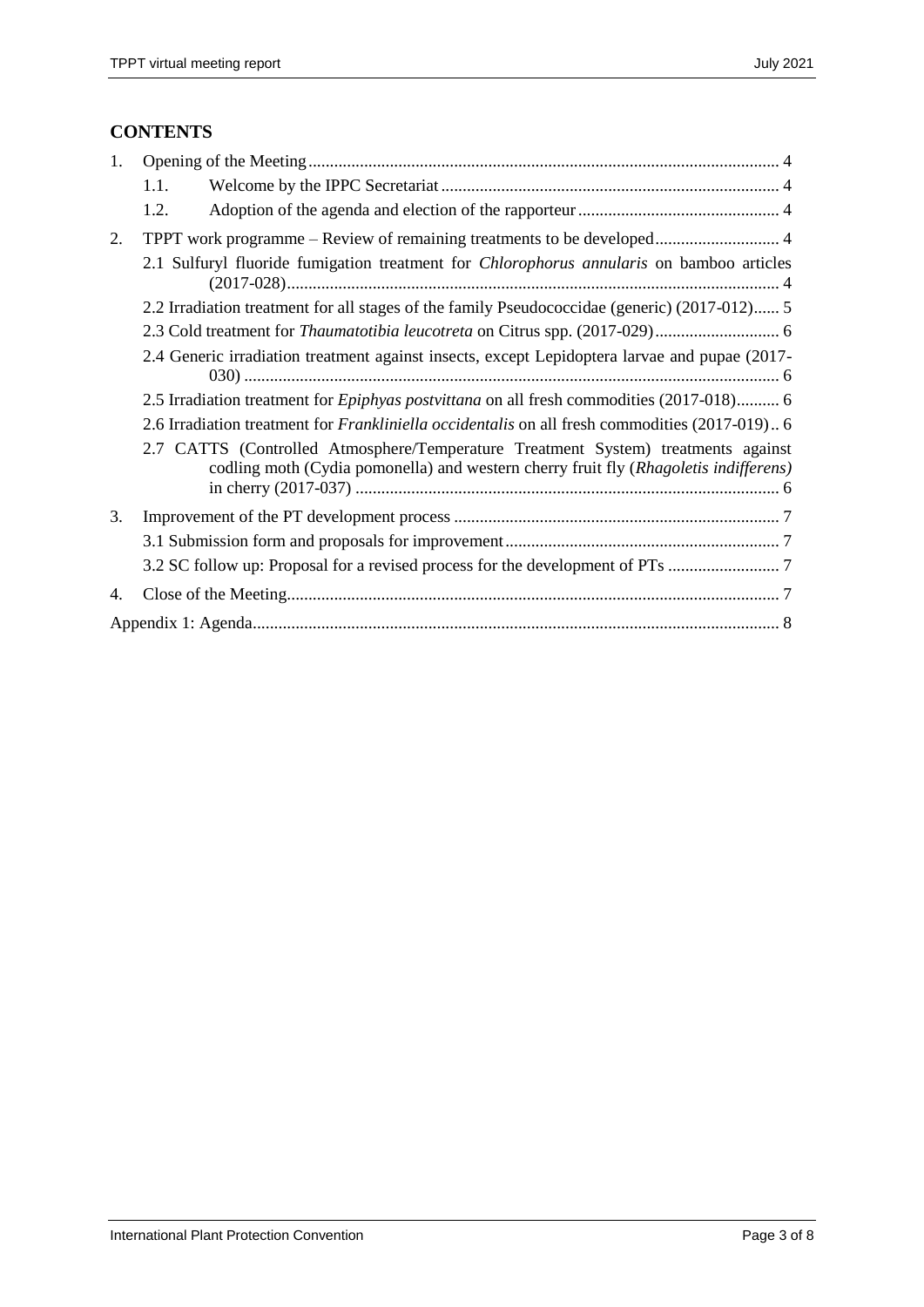# <span id="page-3-0"></span>**1. Opening of the Meeting**

#### <span id="page-3-1"></span>**1.1. Welcome by the IPPC Secretariat**

- *[1]* The International Plant Protection Convention (IPPC) Secretariat (hereafter referred to as "Secretariat") lead for the Technical Panel on Phytosanitary Treatments (TPPT) chaired the meeting and welcomed the following participants:
	- 1. Mr David OPATOWSKI (TPPT Steward)
	- 2. Mr Toshiyuki DOHINO (Japan)
	- 3. Mr Walther ENKERLIN HOEFLICH (IAEA)
	- 4. Mr Peter LEACH (Australia)
	- 5. Mr Scott MYERS (USA)
	- 6. Mr Michael ORMSBY (New Zealand)
	- 7. Mr Matthew SMYTH (Australia)
	- 8. Mr Eduardo WILLINK (Argentina)
	- 9. Ms Janka KISS (IPPC Secretariat, lead)
	- 10. Mr Erika MANGILI (IPPC Secretariat)
- *[2]* The full list of TPPT members and their contact details can be found on the International Phytosanitary Portal  $(IPP)^1$ .

#### <span id="page-3-2"></span>**1.2. Adoption of the agenda and election of the rapporteur**

- *[3]* The Secretariat introduced the agenda and it was adopted as presented in Appendix 1 to this report.
- *[4]* Mr Matthew SMYTH was elected as the Rapporteur.

#### <span id="page-3-3"></span>**2.TPPT work programme – Review of remaining treatments to be developed**

*[5]* The TPPT was addressing the submissions that are not yet developed to consider ways to progress the development of each. It was noted that all the submissions and later provided information is posted on the restricted work area at a depositary page<sup>2</sup>.

#### <span id="page-3-4"></span>**2.1 Sulfuryl fluoride fumigation treatment for** *Chlorophorus annularis* **on bamboo articles (2017-028)**

- *[6]* Mr Eduardo WILLINK, the Treatment Lead introduced the treatment that was submitted in 2017.
- *[7]* All submitted information is available on the restricted work area: [https://www.ippc.int/en/work-area](https://www.ippc.int/en/work-area-publications/85454/)[publications/85454/](https://www.ippc.int/en/work-area-publications/85454/) The TPPT reviewed the treatment at their July 2017 meeting and asked for the following further information from the submitter:
	- Clarify if eggs found on harvested bamboo can develop to adult, as it is known that fumigants penetrate eggs with difficulty.
	- To further support that the demonstrated efficacy will indeed manage the phytosanitary risk and to justify the number of treated pests.
	- Information on the moisture content of the treated bamboo measured, and what is the acceptable maximum moisture content.

At the June 2016 meeting, the TPPT discussed the information provided by the submitter. The TPPT concluded that eggs may be associated with the commodity at the time of fumigation (albeit in low numbers), and either efficacy data should be provided on eggs (as the most tolerant life stage), or proof provided that the tested life stage was the most tolerant, or an additional step (e.g. period in containment before fumigation to allow all eggs to hatch before treatment) could be included in the treatment.

 $\overline{a}$ 

<sup>1</sup>TPPT membership list:<https://www.ippc.int/en/publications/81655/>

<sup>2</sup> Draft phytosanitary treatments and submissions: [https://www.ippc.int/en/work-area-pages/draft-phytosanitary](https://www.ippc.int/en/work-area-pages/draft-phytosanitary-treatments-and-relevant-documents/)[treatments-and-relevant-documents/](https://www.ippc.int/en/work-area-pages/draft-phytosanitary-treatments-and-relevant-documents/)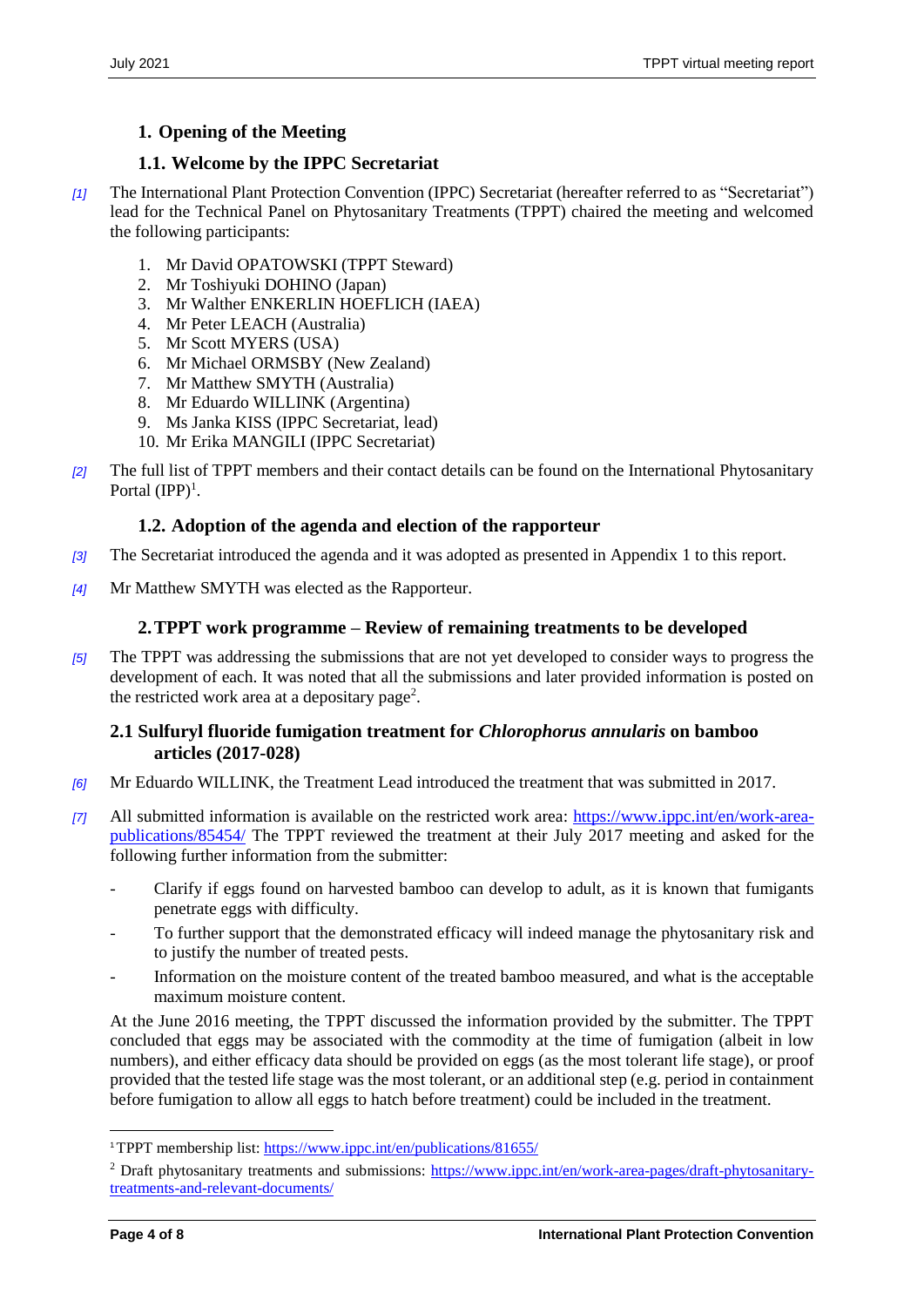- *[8]* The submitter provided additional information to the July 2019 meeting. The TPPT agreed to ask the submitter to consider conducting further tests in order to establish whether eggs are the most tolerant life stage and to compare the eggs tolerance to the tolerance of larvae thus allowing the calculation of efficacy based on data from larvae. The TPPT also asked the submitter to provide data on the egg tolerance at the lower end of the temperature ranges proposed in the schedule. They suggested the submitter consider a dose mortality approach to estimate the efficacy. Once these are provided, the treatment schedules for the two higher temperatures could be proposed for approval.
- *[9]* For this meeting, the Submitter provided further information on testing eggs as this is usually the most fumigant tolerant stage. Therefore, the TPPT agreed that efficacy should be calculated based on tests done on eggs.
- *[10]* **Table 1.** Minimum concentration-time product (CT) within a single 24 hour period for bamboo pole, fumigated with sulfuryl fluoride

| <b>Temperature</b><br>(°C) | <b>Dose</b><br>(g/m <sup>3</sup> ) | Minimum concentration $(g/m3)$ |                |     |      | <b>CT</b><br>$(g-h/m3)$ |
|----------------------------|------------------------------------|--------------------------------|----------------|-----|------|-------------------------|
|                            |                                    | 0.5 <sub>h</sub>               | 2 <sub>h</sub> | 4 h | 24 h |                         |
| 15.6-21.1                  | 96                                 | 103                            | 93             | 87  | 63   | 1826                    |
| 21.1-26.7                  | 80                                 | 85                             | 77             | 73  | 53   | 1536                    |
| 26.7 or above              | 64                                 | 68                             | 59             | 53  | 28   | 1008                    |

- *[11]* One member noted that the new information provided indicated 100 % egg mortality and queried whether lower doses were tested as well to allow to apply the dose mortality approach to estimate the efficacy.
- *[12]* Although additional information had been provided, the total number of insects tested was still low. 457, 456 and 479 larvae of bamboo borer were treated with at 64,80,and 96g/m3, respectively (Yu et al, 2010). The TPPT thanked the submitter for providing the additional information and agreed that as is, the number of tested insects is too low to support the treatment. The TPPT requested the submitter to consider further tests to achieve over a thousand tested insects.
- *[13]* The TPPT noted that the publication provided describing the Evaluation of Low Pressure and Vapor Heat as a Phytosanitary Treatment For *Chlorophorus annularis* (Coleoptera: Cerambycidae) in Postharvest Bamboo Poles could form the bases of a new submission for a different treatment.
- *[14]* The TPPT
	- (1) *requested* the submitter to perform further tests in order to increase the number of insects (eggs) tested in order to establish the efficacy of the Sulfuryl fluoride fumigation treatment for *Chlorophorus annularis* on bamboo articles (2017-028).

#### <span id="page-4-0"></span>**2.2 Irradiation treatment for all stages of the family Pseudococcidae (generic) (2017-012)**

*[15]* Mr Daojian YU, the Treatment Lead explained that the treatment is awaiting further information on compiling a comprehensive list of economically important species of the family. It was recalled that the Phytosanitary Measures Research Group (PMRG) has agreed to dedicate some effort to compile this list. The TPPT was also informed of a new CRP project of the IAEA that will start by the end of 2021 and will work on establishing a generic treatment in the coming years. The TPPT agreed to wait for this information.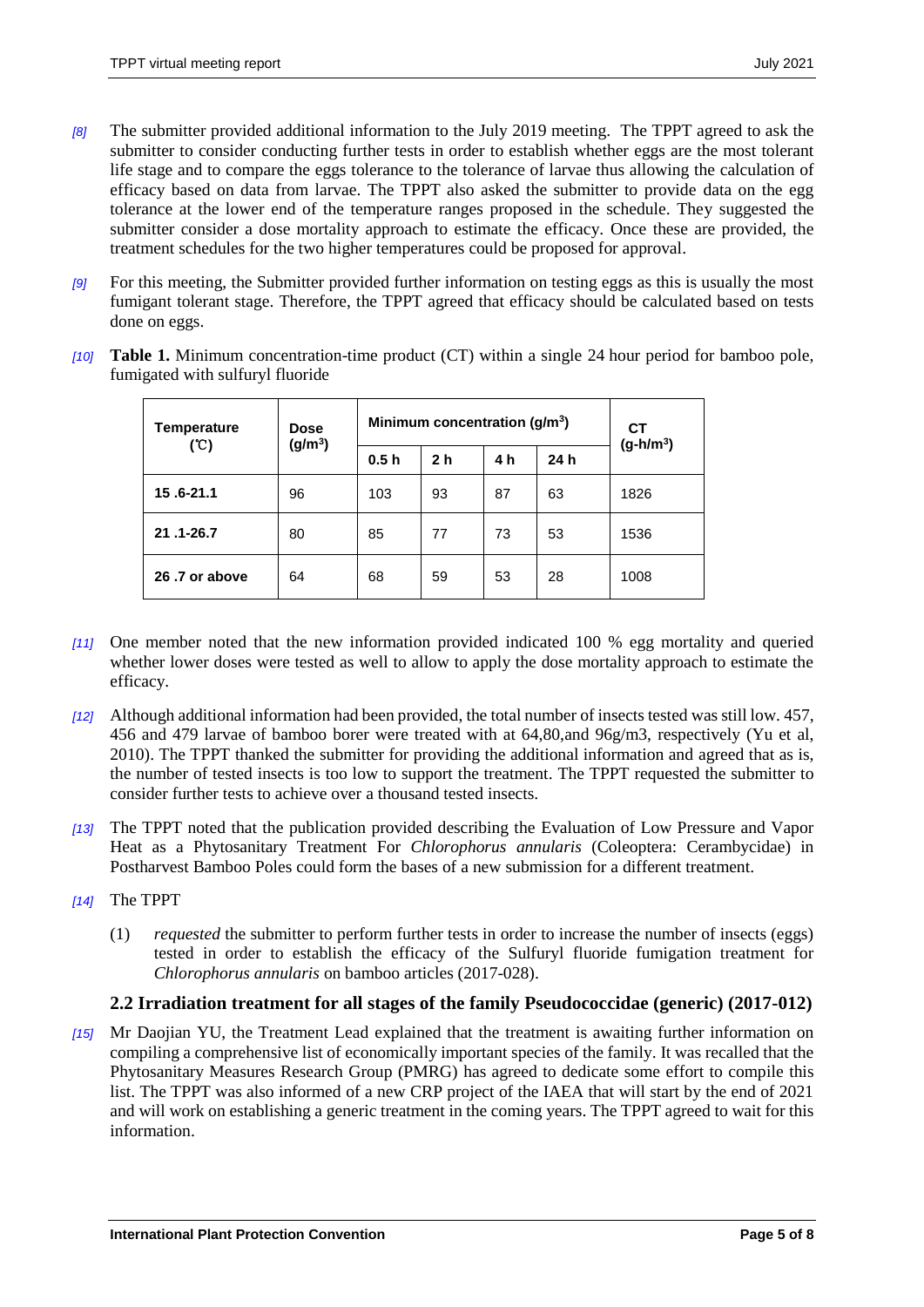#### <span id="page-5-0"></span>**2.3 Cold treatment for** *Thaumatotibia leucotreta* **on Citrus spp. (2017-029)**

- *[16]* Mr Peter LEACH, the Treatment Lead introduced the treatment lead summary, the responses to the consultation comments, the draft PT and the additional comments sent right before the previous meeting of the TPPT<sup>3</sup>. The TPPT decided in the previous meeting not to send this PT for second consultation until these comments were addressed.
- *[17]* The Lead recapped the comments and updated the TPPT on the results of the follow up correspondence with the authors of the paper on questions the TPPT raised about the research. He informed the TPPT that progress was made in the raw data requested. The TPPT agreed to discuss the response to the additional comments (in document 4) in a future TPPT meeting.

#### <span id="page-5-1"></span>**2.4 Generic irradiation treatment against insects, except Lepidoptera larvae and pupae (2017-030)**

*[18]* Mr Scott MYERS, the Treatment Lead explained that this is a treatment is very ambitious and challenging to establish, however the CRP project that the IAEA is proposing on generic treatments might be able to gather enough information to progress the treatment. The TPPT discussed the approach to establish a treatment by selecting the most resistant species of each insect group and then compare their tolerances, however they decided to wait for the CRP to conclude its work.

#### <span id="page-5-2"></span>**2.5 Irradiation treatment for** *Epiphyas postvittana* **on all fresh commodities (2017-018)**

- *[19]* Mr Daojian YU, the Treatment Lead explained that this treatment was discussed in June 2018 and a number of questions were sent to the submitter but no response was received so far.
- *[20]* It was agreed that the IPPC Secretariat will send a reminder and request again responses to the questions raised on the infestation methods and the artificial diet, the reasoning why the sixth instar was not considered in establishing the most tolerant life stage, and how the number of treated insects was calculated.

#### <span id="page-5-3"></span>**2.6 Irradiation treatment for** *Frankliniella occidentalis* **on all fresh commodities (2017- 019)**

*[21]* Mr Toshiyuki DOHINO, the Treatment Lead recalled that the treatment was discussed in two virtual meetings in March 2018 and February 2019, and the TPPT had agreed that further tests were needed to proceed with this treatment. The submitter was requested to provide further information and the PMRG was also requested to consider how to conduct further research on this pest. Currently the TPPT is awaiting the result of these further studies, however the COVID pandemic delayed the progress of these. The TPPT agreed to consider this treatment once the studies were conducted.

#### <span id="page-5-4"></span>**2.7 CATTS (Controlled Atmosphere/Temperature Treatment System) treatments against codling moth (Cydia pomonella) and western cherry fruit fly (***Rhagoletis indifferens)* **in cherry (2017-037)**

*[22]* Mr Michael ORMSBY, the Treatment Lead, explained that a similar treatment is under consultation for different target pests. The treatment was discussed in June 2019 and the proposal was to put together another treatment for western cherry fruit fly, however further information was necessary from the submitter. The Lead agreed to follow up with the submitter again.

 $\overline{a}$ 

<sup>3</sup> 02\_TPPT\_2021\_Jul, 03\_TPPT\_2021\_Jul, 04\_TPPT\_2021\_Jul, 2017-029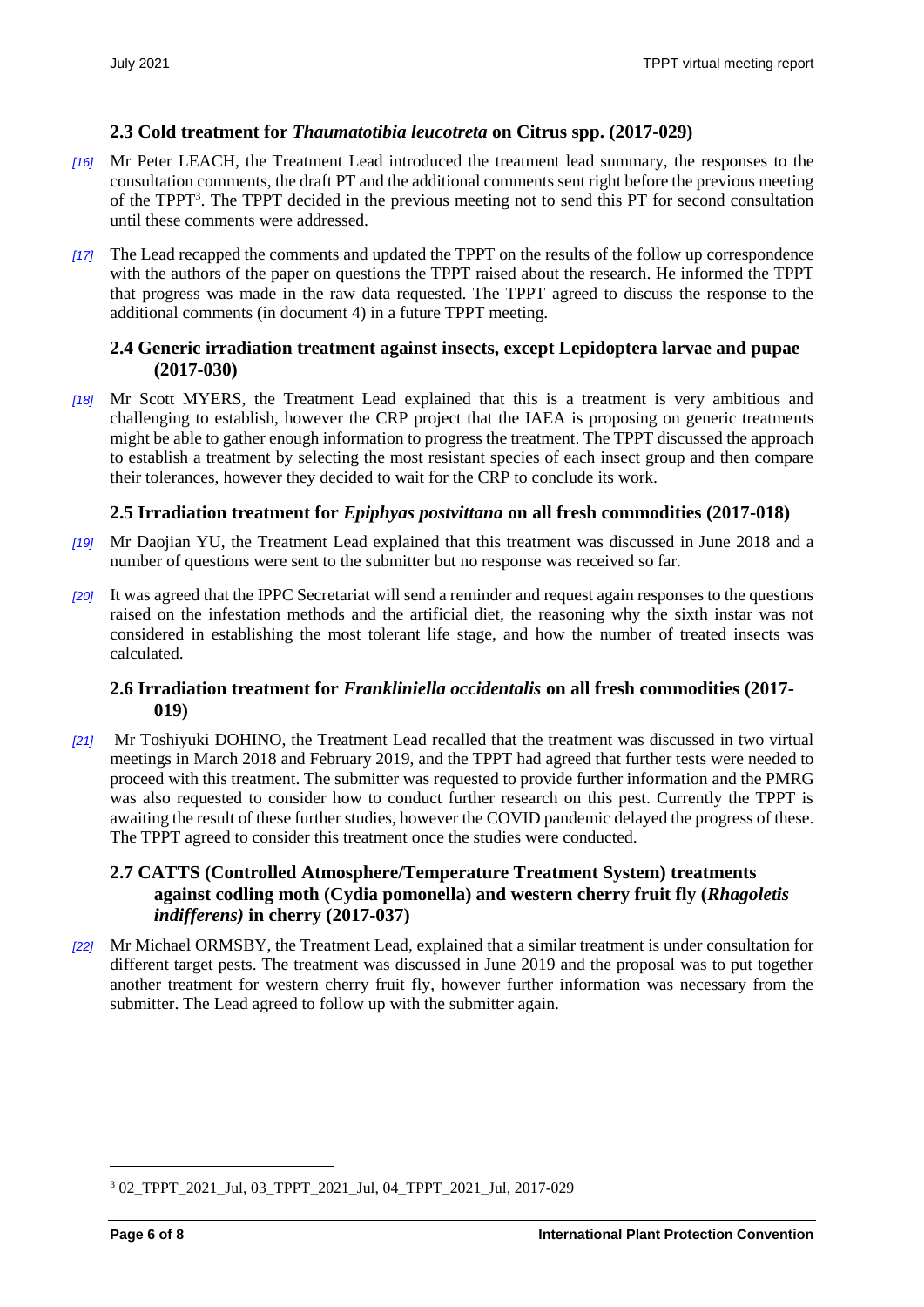#### <span id="page-6-0"></span>**3.Improvement of the PT development process**

#### <span id="page-6-1"></span>**3.1 Submission form and proposals for improvement**

- *[23]* The TPPT leads for this topic, Mr Peter LEACH and Mr Scott MYERS explained the issues and their considerations<sup>4</sup>.
- *[24]* They considered that it is beneficial that the submission form highlights the ISPM 28 criteria. They also considered that the quality of the submissions would improve if the submitters were more aware of the research guidelines developed by the PMRG.
- *[25]* The TPPT reviewed the proposed online submission form and agreed that the online form is an improvement compared to the paper version and reduces the cumbersomeness of filling out the form. They proposed to create a form with a list of the necessary information (the same information as listed in the current submission form – that corresponds to the ISPM 28 criteria), but only ask for a yes/no answer, whether the criteria is addressed in the submitted supporting documentation. The TPPT agreed to also add an optional text box to add explanation to be able to reference the relevant part of the supporting documentation. This would mean that the submitter does not need to cut and paste or describe the information in the supporting documentation into the submission form thereby reducing the workload of the submitter.
- *[26]* The TPPT agreed to
	- (2) *update* the online submission form according to their discussion

#### <span id="page-6-2"></span>**3.2 SC follow up: Proposal for a revised process for the development of PTs**

*[27]* The TPPT was updated on the recent discussion of the SC on making the second consultation on PTs optional. The TPPT discussed the criteria to recommend PTs for adoption versus for another round of consultation, and agreed that significant change of the PT or a comment opposing the adoption would merit to send the PT for another consultation.

#### <span id="page-6-3"></span>**4.Close of the Meeting**

*[28]* The Secretariat thanked the TPPT members for their participation and closed the meeting.

 $\overline{a}$ 

<sup>&</sup>lt;sup>4</sup> 05\_TPPT\_2021\_Jul